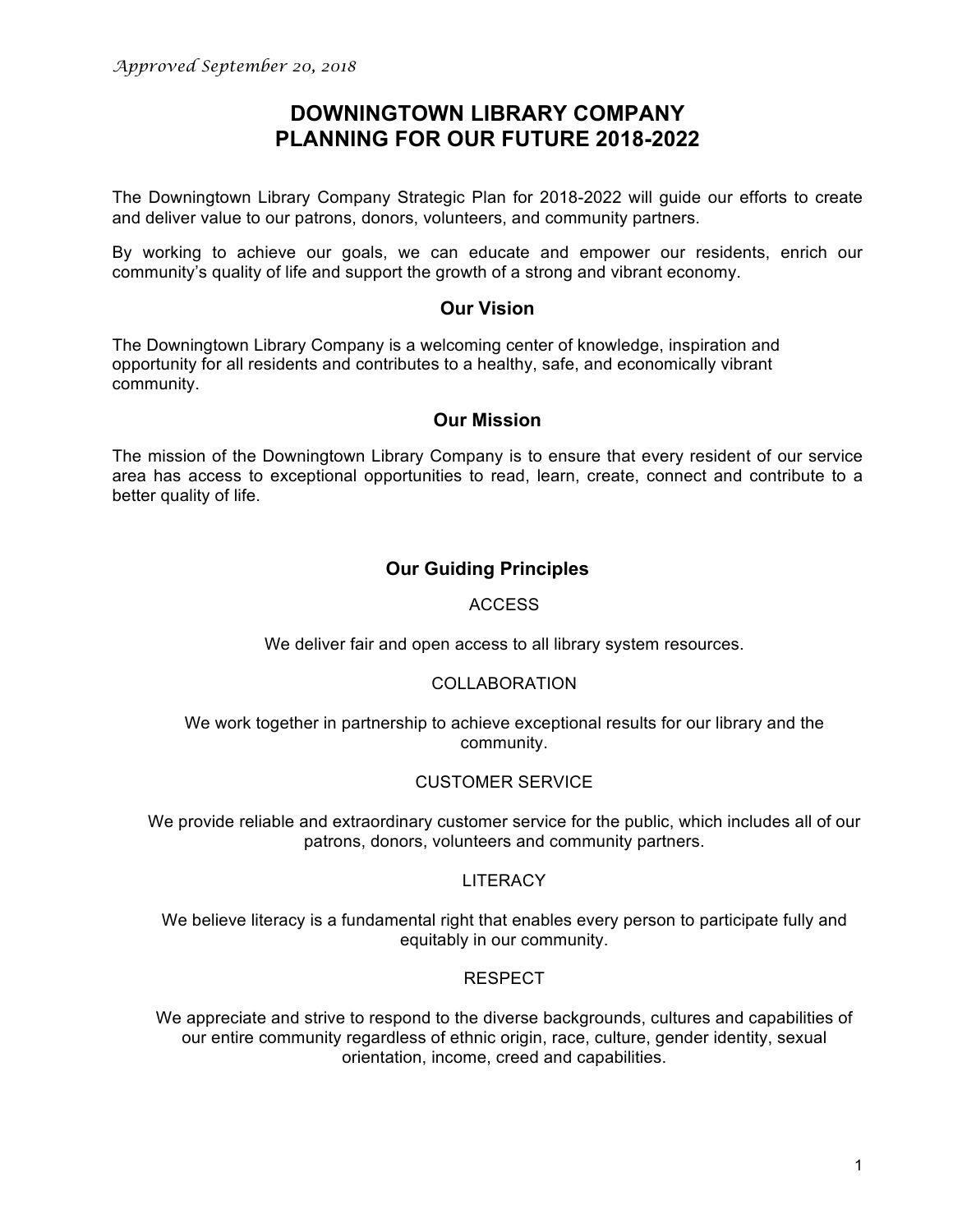# **STRATEGIC GOALS FOR 2018 – 2022**

## **Goal: KNOWLEDGE AND INSPIRATION**

## **Provide a center of knowledge and inspiration that provides meaningful and relevant opportunities to read, learn and create.**

Key Objective # 1 Select and promote relevant content in accordance with evolving usage trends.

Strategic Initiative:

• Monitor and respond to usage data and trends.

Success Measures:

- Monthly usage statistics
- Collection usage and circulation rates
- Amount of funding based on OverDrive usage
- Responses to patron interests and requests

Key Objective  $# 2$  Build basic, digital literacy skills to help people achieve personal, educational and economic goals.

Strategic Initiatives:

- Continue basic and digital literacy support for groups and individuals.
- Monitor and respond to program interest and attendance.
- Continue to enhance the digital literacy skills of all staff members so they can be competent in assisting patrons.

Success Measures:

- Diverse program offerings
- Quarterly statistics counts for individual assistance
- Key Objective  $#3$  Help children enter school ready to learn in partnership with local schools and learning organizations.

Strategic Initiatives:

- Maintain the activities and programs as initiated by the Family Place Grant.<sup>ii</sup>
- Continue pre-school readiness programs.
- Maintain relationships with local pre-schools to promote school readiness.

Success Measure:

• Program attendance statistics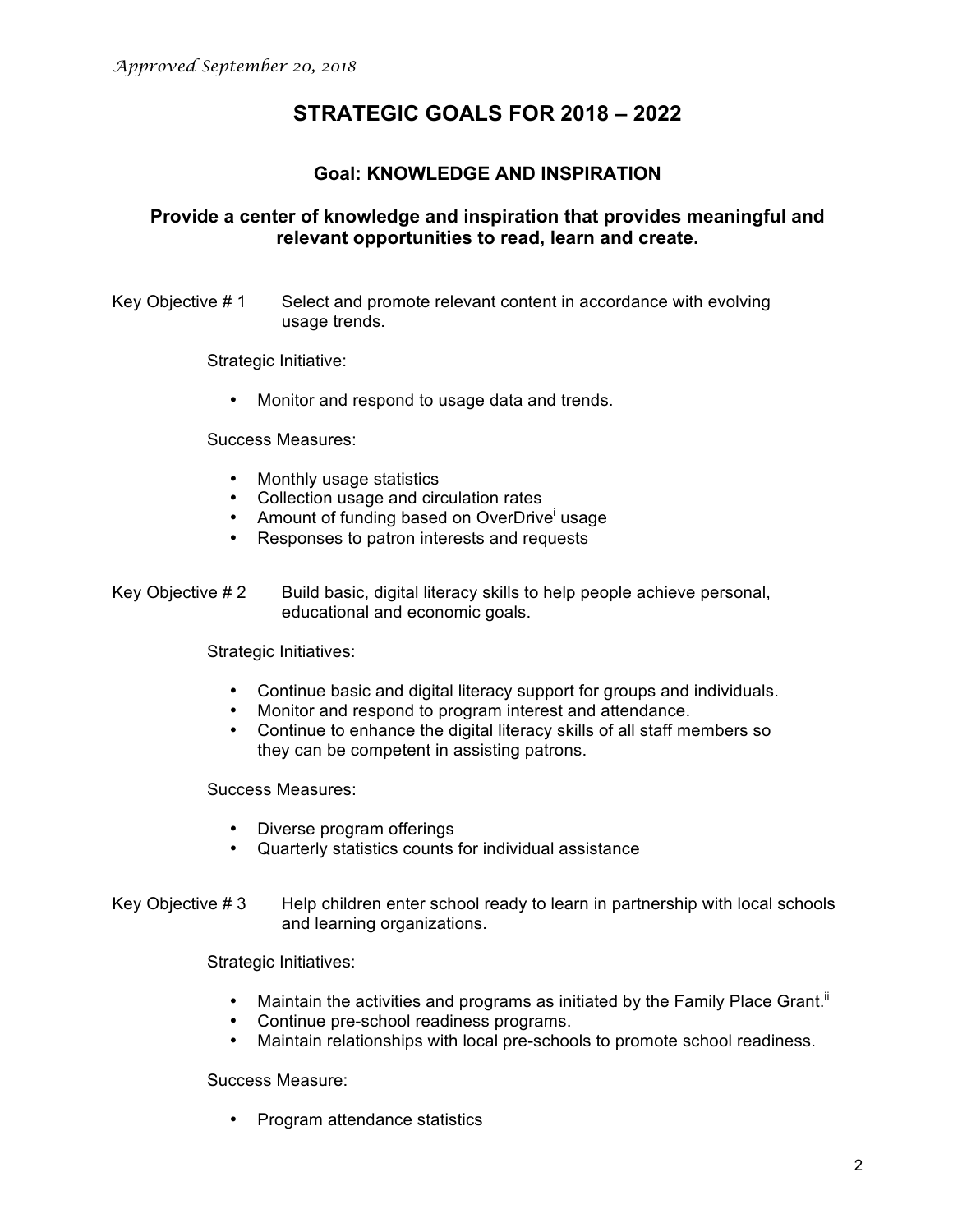#### *Approved September 20, 2018*

Key Objective #4 Inspire lifelong learning through education programs for children, youth and adults.

Strategic Initiative:

• Maintain a diversity of program offerings for children, youth and adults.

Success Measure:

• Program attendance statistics

Key Objective  $# 5$  Provide meaningful and relevant opportunities to promote creativity.

Strategic Initiatives:

- Continue to maintain diverse partnerships with cultural and educational groups in order to spur creativity in the arts.
- Continue to provide and maintain spaces that enable individual and collaborative learning experiences for patrons of all ages.
- Monitor the use of library spaces designated for this purpose.
- Elicit and respond to patron requests and feedback.

- Diverse number of events and participants
- Diverse number of active partnerships with cultural and educational entities
- Room and space utilization data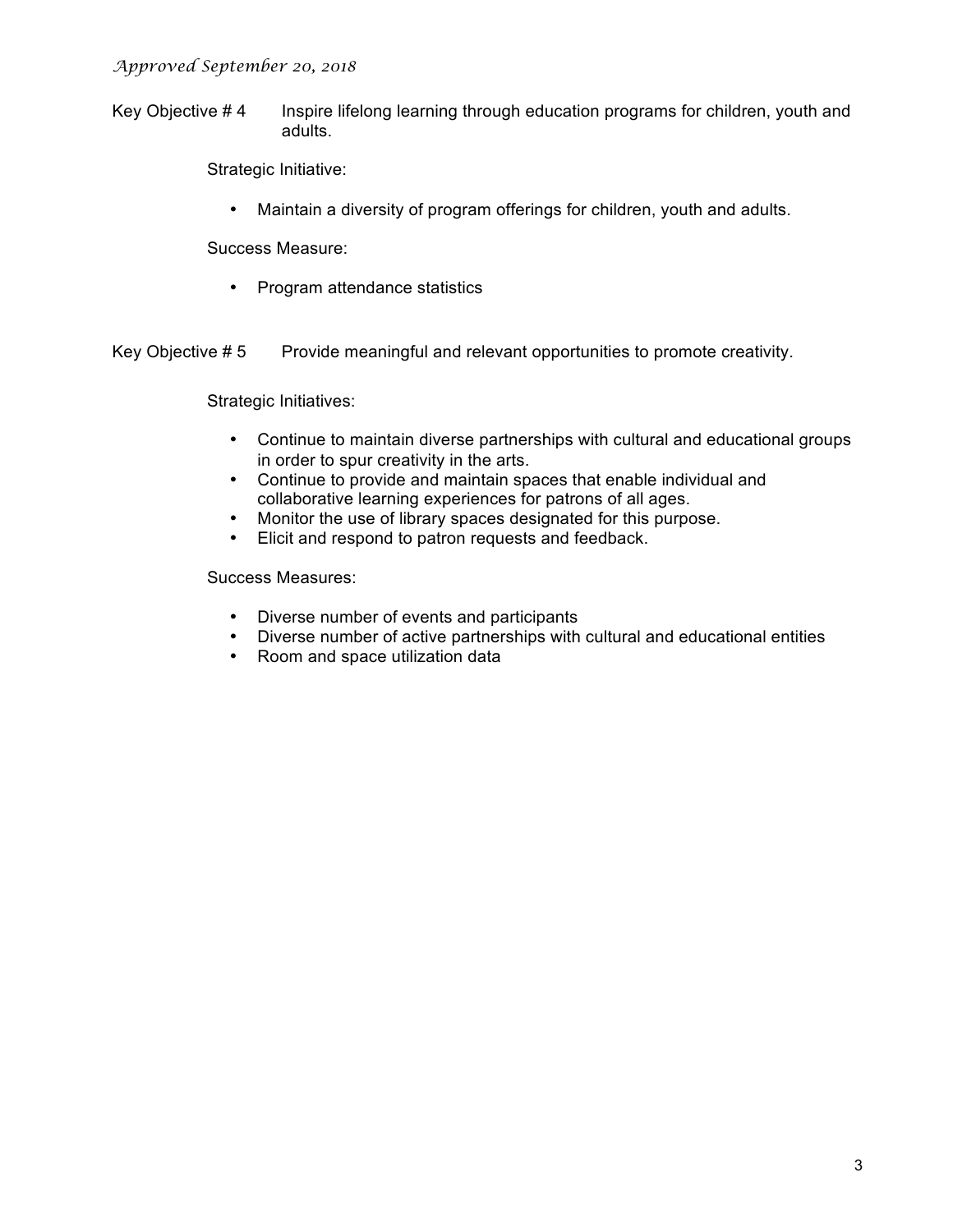## **GOAL: ACCESS**

## **Enhance access to library services, both online and through the elimination of physical barriers.**

Key Objective # 1 Improve the promotion of digital resources and library information available through Downingtown Library Company's website.

Strategic Initiatives:

- Continuously enhance the Downingtown Library Company website and continue to update the use of social media tools in order to promote online and physical access to the library.
- Maintain our communication system to educate the public on library services and access.
- Elicit customer satisfaction with online library access.
- Ensure the website is compliant with the Americans with Disabilities Act (ADA).

Success Measures:

- Customer satisfaction with online library access
- Website and social media metrics
- Data from online registration from website
- Key Objective # 2 Creatively use our internal and external spaces for reading, working, creating, gathering and community activities.

Strategic Initiatives:

- Ensure library spaces continue to maintain and enhance ADA compliance, while further exploring opportunities to increase accessibility.
- Maintain the interior as a flexible space to accommodate patron reading, working, creating, gathering, and program and community activities.
- Monitor and address excessive noise levels through multiple measures.
- Design and maintain the exterior spaces to be used by the community for learning and gathering.

- Ratio of library space used for customer experience versus collection storage
- Enhanced ADA accessibility to the front door
- Increased accessibility from all parking areas
- Improved handicapped parking
- Installed drive-by drop box
- Decreased patron concerns regarding excessive noise levels
- Outdoor children's classroom and teaching garden, including placement of honorary Karen Miller bench created
- Additional storage provided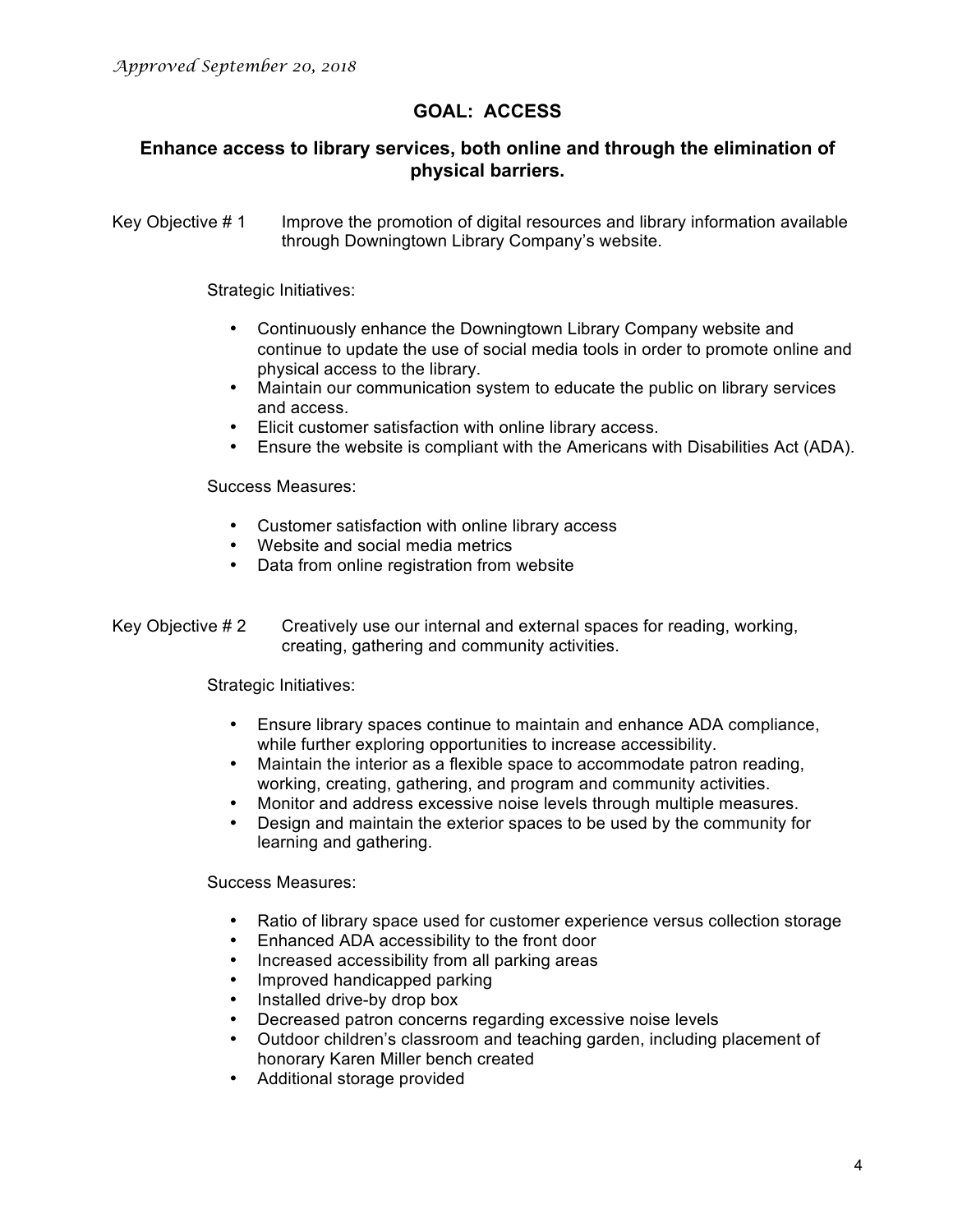## **Goal: CUSTOMER VALUE AND EXPERIENCE**

### **Deliver exceptional value and experiences to the public, which includes all patrons, donors, volunteers and community partners**

Key Objective # 1 Provide excellent customer service to all library patrons, donors, volunteers and community partners.

Strategic Initiatives:

- Make Chester County Library System workshops available to staff and encourage staff participation.
- Explore and initiate resources for staff to improve their technological and customer service skills.
- Establish in-house resource experts in priority technological skill areas.
- Establish a communication system to increase awareness of in-house and system-wide programs, services and collections. (local collections, special items: hot spots, museum passes and alternative items)

Success Measures:

- Staff self-report improved skills in assisting patrons
- Increased positive feedback from patrons regarding staff interface
- Customer satisfaction survey regarding patron usage of services, collections and programs
- Key Objective # 2 Cultivate and engage the next generation of library patrons, donors, staff and volunteers.

Strategic Initiatives:

- Engage in partnership with schools and higher education institutions within the library service area.
- Maintain programming for teenager and young adult patrons of library services.

- Maintained number of children, teenagers and young adults who contribute, connect and engage with our library
- Maintained number of programs for teenagers and young adults
- Increased number of library cardholders and active patrons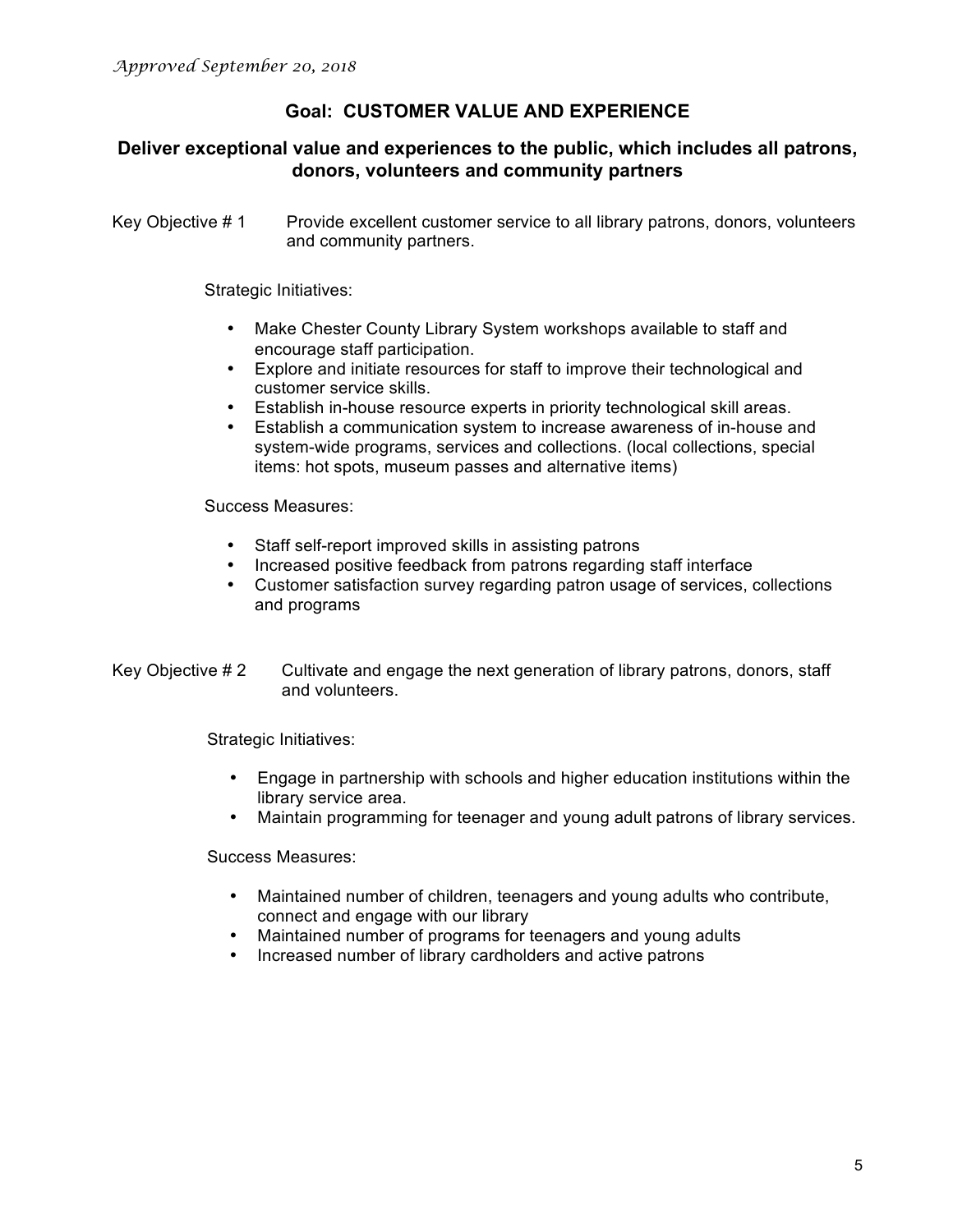## **Goal: COMMUNITY ENGAGEMENT**

### **Maintain our public library as a hub for community engagement and transformation.**

Key Objective # 1 Empower families and individuals to gain knowledge to improve their health, wellness, financial stability and civic participation.

Strategic Initiatives:

- Partner with health and human services organizations to promote access to library and community-based resources, information and support for basic, information, civic and social, health, and financial literacies.
- Implement and maintain the activities and programs as initiated by the Family Place Grant.

Success Measures:

- Evidence of residents utilizing library services that relate to improved health, wellness, financial stability, civic participation, professional skills and/or entrepreneurial activities
- Strengthened partnerships within the community to enhance basic, information, civic and social, health, and financial literacies.
- Increased patron usage of resource materials in these areas
- Every Downingtown Library Company program is branded to align with at least one of Pennsylvania Library Association's PA Forward 5 Literacies<sup>III</sup> to increase public knowledge of the purpose of library services, leading to recognition as a "STAR" Library<sup>iv</sup>
- Key Objective # 2 Maintain visibility within the community to publicize Downingtown Library Company services and serve community members outside of the Library building.

Strategic Initiatives:

- Continue to participate in outreach events like municipality community days, local school events, and other community events.
- Maintain outreach services to local seniors.

- Continued monthly senior outreach activities to provide services to community members unable to visit the Downingtown Library Company
- Participation in local outreach events like municipality community days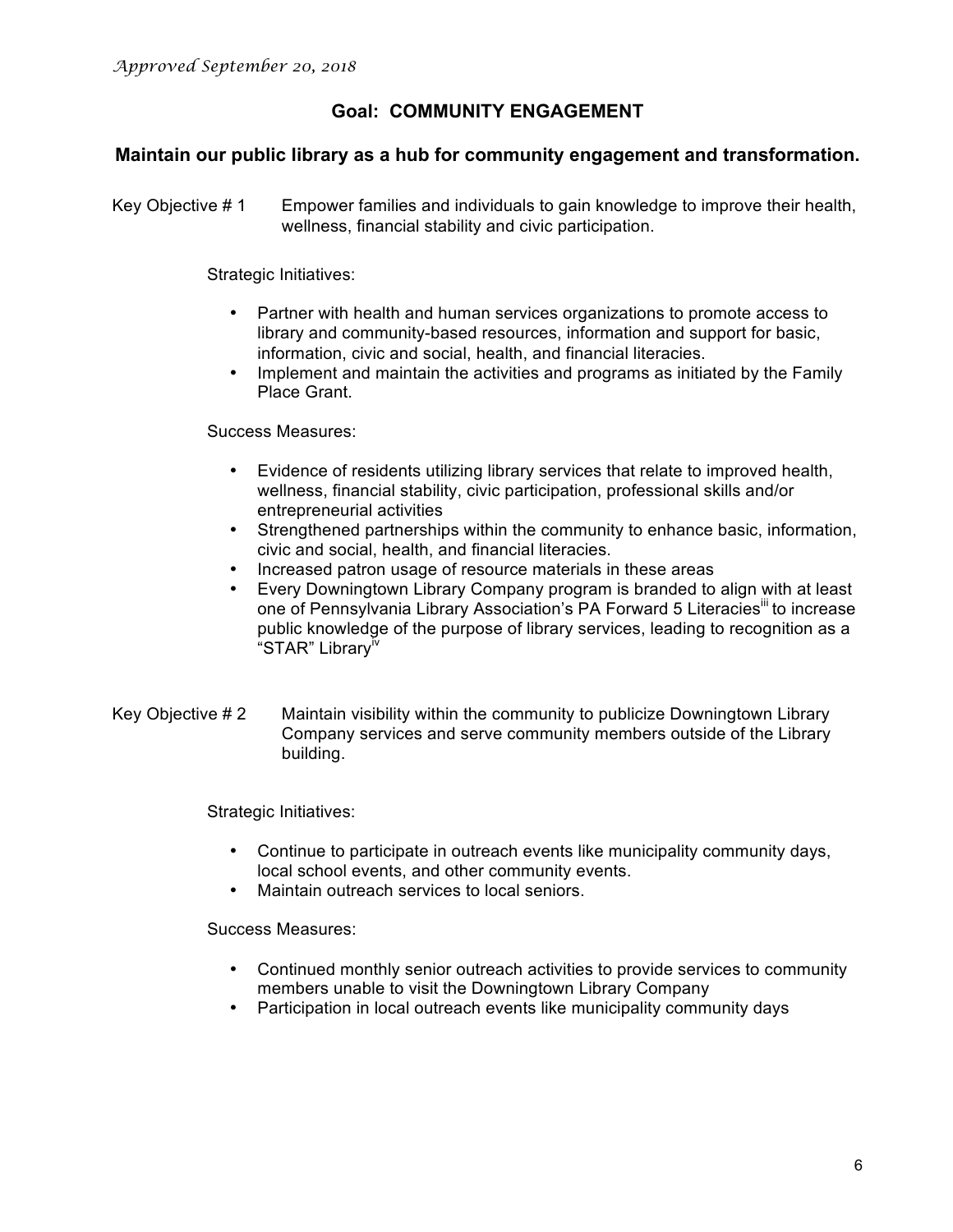## **Goal: SUSTAINABILITY**

## **Build the capacity of our public library to ensure its long-term sustainability.**

Key Objective # 1 Develop plans to ensure long-term financial stability.

Strategic Initiatives:

- Continue to diversify revenue sources.
- Grow earned income and program revenue.
- Increase visibility of the Downingtown Library Company Annual Giving Campaign.
- Reach Capital Campaign target.

Success Measure:

• Balanced annual budget with establishment of reserve fund for future needs.

Key Objective #2 Increase fundraising capacity for our library.

Strategic Initiatives:

- Foster relationships with municipalities and business organizations in the Library's service area.
- Use the website and social media tools to promote ongoing fundraising.
- Explore additional funding sources.
- Enhance the branding and marketing of the Downingtown Library Company.

Success Measures:

- Balanced annual budget with establishment of reserve fund for future needs
- Increased income raised from donations, grants and corporate gifts/sponsorships

Key Objective # 3 Strengthen the governance of the Downingtown Public Library.

Strategic Initiatives:

- Maintain up-to-date Library binder of structural documents (corporate notebook.)
- Encourage trustee attendance at Chester County Library System governance workshops and reports to the Board.
- Continue development, review and updating governance policies and documents.
- Utilize the Chester County Library System Trustee Essentials document to strengthen governance.